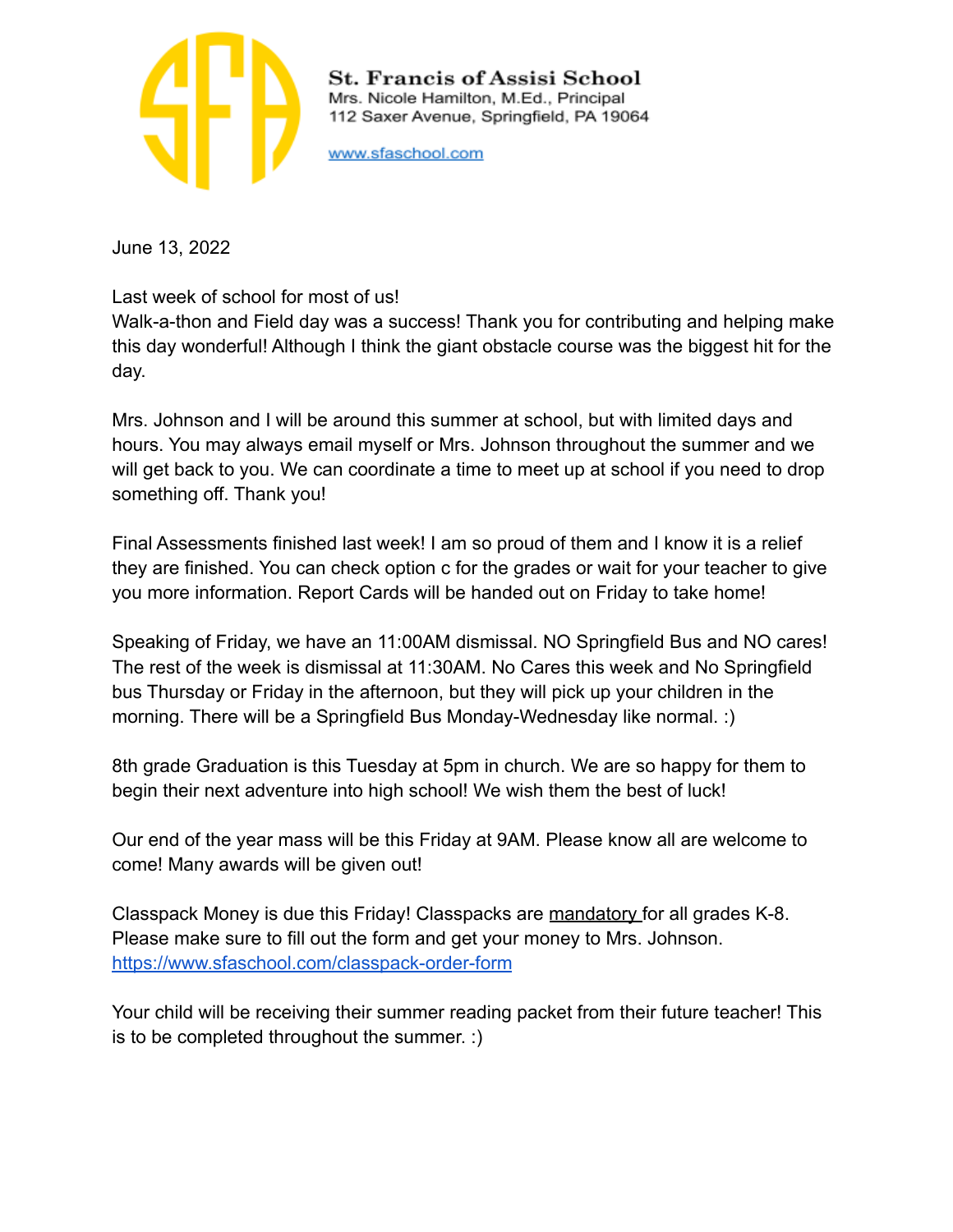

St. Francis of Assisi School Mrs. Nicole Hamilton, M.Ed., Principal 112 Saxer Avenue, Springfield, PA 19064

www.sfaschool.com

Now to some staff changes….

- Mrs. Kasey Hayes, our Kindergarten teacher, will be leaving SFA to continue her educational career at Garnet Valley. We are beyond happy for her to start this next chapter in her life, but we will miss her being such an essential part of our school. We will pray for your continued success, Mrs. Hayes!
- Mrs. Marianne Harron, our preschool aide, will be retiring to stay home with her new grandchildren! We are so happy for you and wish you all the best during retirement!
- Mrs. Katie McCann, our preschool 4 teacher, will be one of our preschool aides next year! Taking over her Preschool 4 position is a new hire, Jen McGowan. She comes to us from St. Mary Mags with a lot of experience teaching the Preschool. She taught here at St. Francis years ago and we are lucky to have her back!
- We are still finalizing preschool and all the positions, but we did hire a new Preschool aide, Mrs. Michelle Zagursky! She has 4 children in our school and we are so happy to have her be on our staff here at SFA!
- Mrs. MaryAnne Smith, our first grade teacher, will be our first grade aide next year. We will only have 1 first grade class next year, so Mrs. Chrissy Carlin will be the teacher and Mrs. MaryAnne Smith will be the aide.
- We will have one 2nd grade class next year, but Mrs. Gower will have 2 aides to assist her. Mrs. Megan Ringwalt and Mrs. Emily Lannon will be splitting the job as the 2nd grade aide!
- We will still have 2 Kindergarten teachers and I am in the process of hiring one to replace Mrs. Hayes. However; each Kindergarten teacher will have their own aide. Mrs. MaryClare will continue as a Kindergarten aide along with a new hire, Hailey Yocum. We are very happy to have her!
- We are still looking for a part time STREAM/STEM teacher. If you know anyone, please send them my way and spread the word! I am also in search of another full time Preschool aide, so spread the word.

In August, you will get more information with finalizing staff and class lists.

LOST AND FOUND! All items will be donated after school ends, so please let Mrs. Johnson know if you can claim an item or know your child lost something! <https://www.sfaschool.com/lost-and-found>